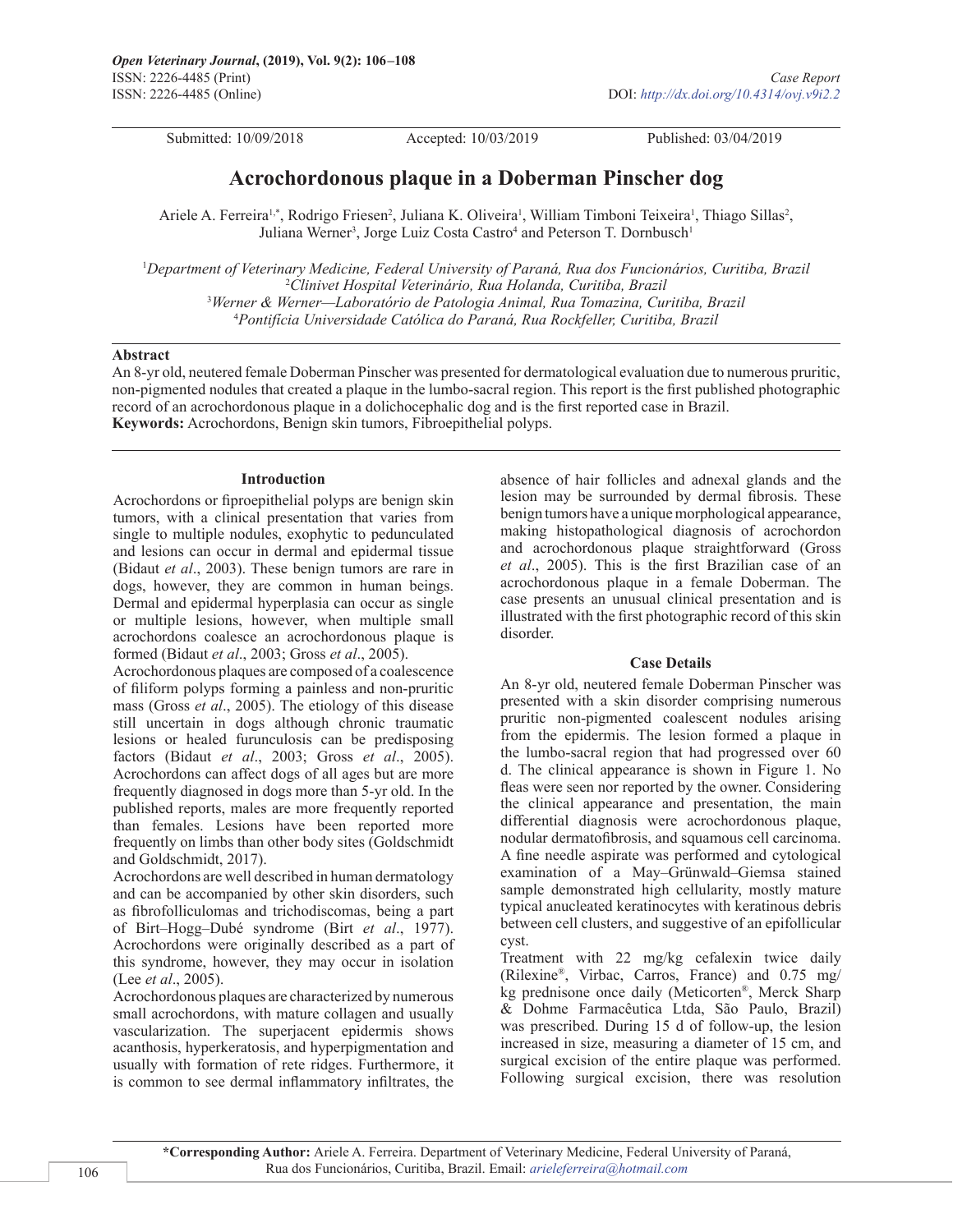

**Fig. 1.** An 8-yr old, neutered female, Doberman Pinscher with multiple, non-pigmented and coalescent nodules, forming a 20 cm diameter plaque. (a) Clinical appearance of acrochordonous plaque, note areas of skin erosion and purulent discharge, induced by pruritus and self-trauma. (b) Lateral view of acrochordonous plaque, showing skin lesion thickness.



**Fig. 2.** Histopathological photomicrograph of acrochordonous plaque in a dog stained with hematoxylin and eosin  $(40 \times$ objective, scale bar,  $60 \mu m$ ). Note the adjacent filiform exophytic sessile projections surrounded by hyperplastic epidermis with compact laminar orthokeratosis (black arrows). Within the dermis, there is collagen proliferation and absence of adnexal glands.

of the clinical signs and no recurrence after 6 mo of follow-up. The excised skin sample was fixed in 10% formalin, paraffin embedded, cut in 5 µm sections and stained with hematoxylin and eosin for histopathologic evaluation.

Histopathologic features of the skin lesion comprised adjacent exophytic filiform sessile projections, surrounding by hyperplastic epidermis with

laminar orthokeratosis and intense basket weave hyperkeratosis. In the adjacent dermis, there was an edematous collagenous tissue proliferation which was well differentiated with a perpendicular orientation to collagen fibers in the epidermis a diffuse perivascular pattern of mixed inflammatory infiltrate was also present. Where hair follicles were present there was infundibular hyperkeratosis. These features are compatible with the diagnosis of fibroepithelial polyp plaque, also known as acrochordonous plaque, in this case the histological features were also compatible with chronic trauma, possibly as a result of the pruritic nature of the lesion. The histopathologic presentation is shown in Figure 2, in which the rete ridges, characteristic of this skin lesion, can be seen.

#### **Discussion**

Acrochordons rarely affect dogs, and there is only one case series where they are reported to form the acrochordonous plaque (Bidaut *et al*., 2003), which first suggested the term for this skin condition. That case series comprised three male dogs, with ages ranging from 3 to 6 yr, suggesting a predisposition for young male dogs. However, the small number of cases reported, makes it hard to draw conclusions on gender, age, and breed predispositions. It was originally hypothesized that brachycephalic breeds were predisposed (Bidaut *et al*., 2003) since the first reports were in two English Bulldogs and one Pug. However, another report refers to a Pit bull Terrier (Gross *et al*., 2005). In our case, the breed affected was a dolichocephalic female dog, in disagreement with the breed and gender predisposition suggested, and being 8-yr old, was older than previous reports.

Single acrochordons usually occur on limbs (Goldschmidt and Goldschmidt, 2017); however, previously acrochordonous plaques have been described on the head, lateral, and dorsal cervical regions and tail base (Bidaut *et al*., 2003). Our case occurred in the lumbo-sacral region, which is similar to the tail base location reported in the Pug. Although the region affected in this case is similar to that reported in the Pug, in our case, this was an area without skin folds, in contrast to the Pug. This case demonstrates that the lesion may occur in a multitude of locations. The lumbo-sacral area is known to be the most affected region for flea allergic dermatitis (Bruet *et al*., 2012), and although the owners and the veterinarian did not report fleas, it is not possible to completely discard flea allergic dermatitis as a predisposing factor for pruritus and self-trauma, and consequent acrochordonous plaque development.

Acrochordonous plaques have clinical signs that vary from non-pruritic to low-grade pruritus and are painless (Bidaut *et al*., 2003; Gross *et al*., 2005); however, in our case, the dog had intense pruritus and pain around the skin disorder. The pruritus developed after the plaque formation and was probably due to secondary